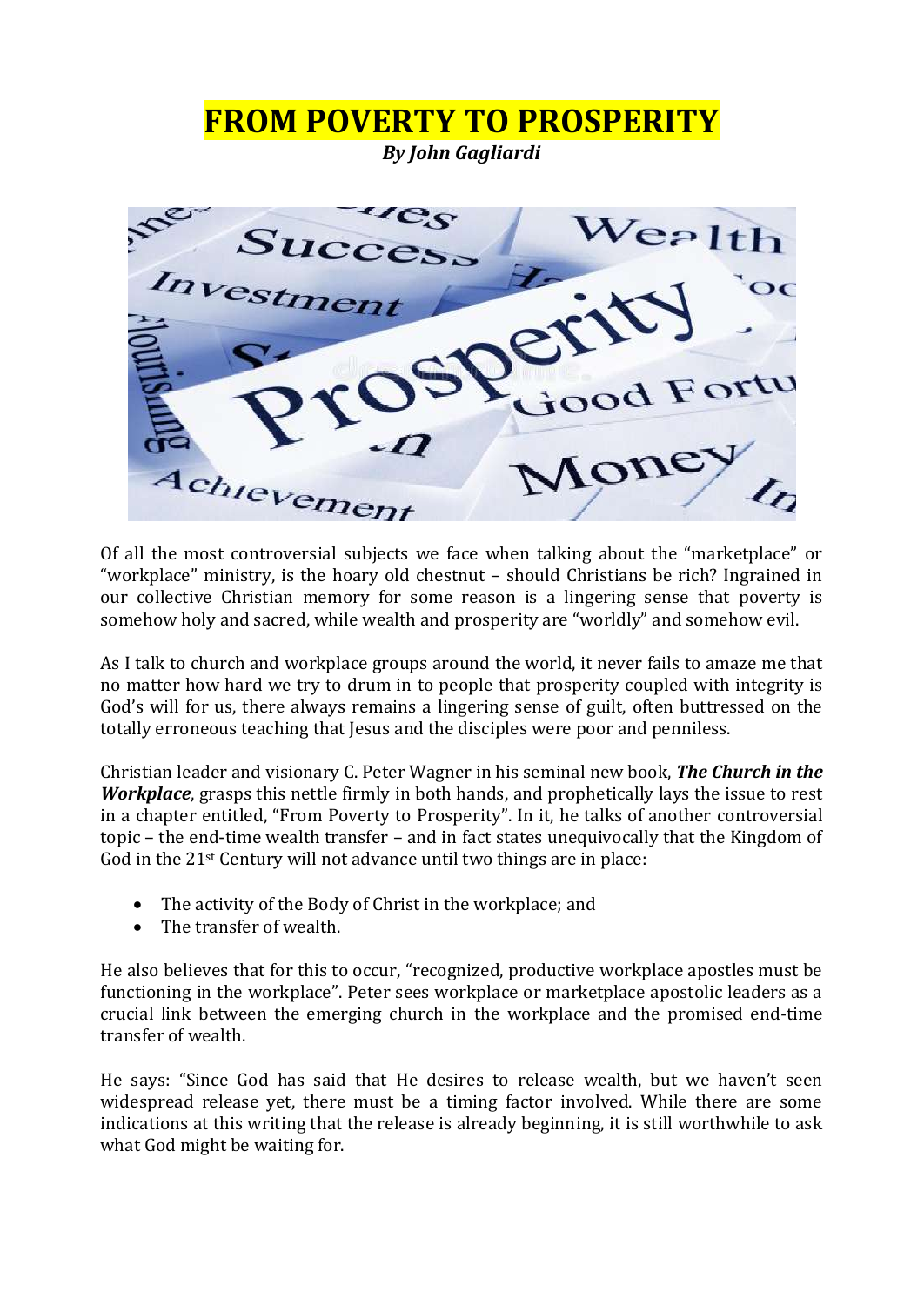"I believe that getting workplace apostles in their proper places would be one thing He is waiting for. Another is getting rid of a 'poverty mindset'. When this release comes, which it will, we will enter a time of abundance.

"Some will receive it, and some will not. Those who remain bound by the spirit of poverty will lose out. A poverty mind-set is not just a psychological problem. We are dealing with nothing less than a company of high-ranking demons assigned by the enemy to hinder the people of God from stepping up and taking their rightful dominion over God's creation."

Peter states categorically that it is God's will for Christians to prosper, and quotes Deuteronomy 28: 1-14 and 3 John 2 to back up his claim. Abundant prosperity is ours if we obey God, and that prosperity is "multi-dimensional" with four facets:

- Material
- Spiritual
- Physical
- Social

He believes that if prosperity is a promised blessing, depending on our obedience to God, then equally if we disobey God, we come into poverty as a curse: "Poverty is nothing less than a curse. The first part of Deuteronomy 28 … promises prosperity to those who obey the Lord. However, the second part of the same chapter, verses 15-68, promises poverty for those who refuse to obey."

Peter believes that the latest and strongest step away from a poverty mindset is what he calls the "transfer of wealth movement". He says that when the wealth is released, it will come to us through three main processes:

- 1. The Supernatural Transfer God at times chooses to transfer wealth to His people supernaturally. The wealth is not produced by works of the hands of those who receive it. A Biblical example is the story of the Israelites leaving Egypt.
- 2. The Power to Get Wealth God also transfers wealth by giving His people the power to get wealth. This is set forth in Deuteronomy 8: 18 – "And you shall remember the Lord your God, for it is He who gives you the power to get wealth, that He may establish his covenant which He swore to your fathers".
- 3. A Combination A third way of activating this transfer is a combination of supernatural action plus the power of God on the person of the recipient. This may well be the most common. Even the Israelites who left Egypt had to take action in order to make it happen. They didn't produce the wealth that God had prepared for them, but they wouldn't have received it if they hadn't taken what God supernaturally provided.

He goes on: "The Bible says that if we do the right things with money, including giving to the poor, widows and orphans, 'God [will] bless you in all the work of your hand which you do" (Deut 14: 29). In other words, as you go about your daily work, a supernatural dimension will enter the picture to make what you are doing more profitable than ever before.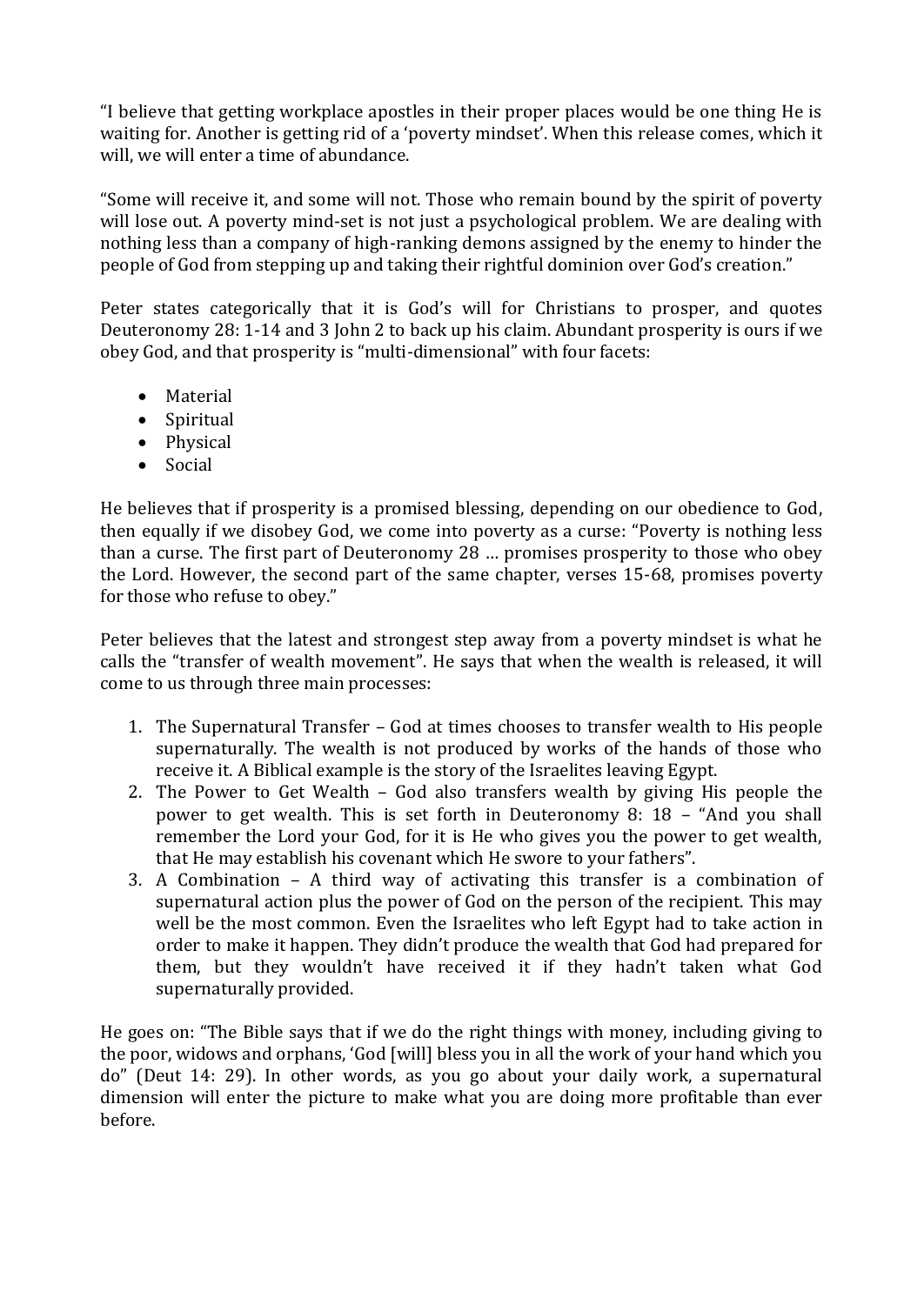"To convince Christians to believe the lie that piety equals poverty, the spirit of poverty would have to convince us that Jesus, our role model, was poor. Amazingly, this demon has had tremendous success in doing that.

"No, the idea that Jesus was poor is a myth. He was prosperous and yet He was pious! This is not good news for the spirit of poverty!"

## **According to Peter, the spirit of poverty is not the only "pothole" on the road to Godly prosperity. He identifies four others:**

- 1. The spirit of greed an excessive desire for material possessions;
- 2. The spirit of covetousness a desire for specific things we are not supposed to have (such as our neighbour's wife, or ox, as we see in the Ten Commandments (see Exodus 20: 17); covetousness is identified with idolatry (see Colossians 3: 5)
- 3. The spirit of parsimony parsimony is stinginess; it can cause rich people to be misers and to live in poverty even though they have wealth;
- 4. The spirit of self-reliance a tendency to believe that once we have wealth, we don't need God; wealth grants power, and we begin to think that we are so powerful that we can do anything we want by ourselves.

## **Peter Wagner's prescription for Christians to move from poverty to prosperity is fourfold:**

- 1. Operate in the Opposite Spirit when we identify a principality we identify as the spirit of poverty; we move in the opposite spirit – the spirit of prosperity. We need to cultivate physical prosperity by taking vitamins, eating a healthy diet, taking nutritional supplements, having annual physical exams, exercising and losing excess weight. We need to cultivate spiritual prosperity by praying, reading God's Word, going to church, receiving deliverance and staying filled with the Holy Spirit. We need to cultivate material prosperity by learning how to receive and enjoy money and material things, and how to multiply our wealth. If we are moving in the opposite spirit, we will be grateful for sufficiency, but we will go beyond that and expect abundance.
- 2. Listen to the prophets The Bible says, "Believe in the Lord your God and you will be established; believe His prophets, and you shall prosper" (2 Chron. 20: 20) … Believe the prophets, and you will prosper!
- 3. Delight in the Law of the Lord recognize that God is our Creator, and follow the Operator's Manual. "Blessed is the man (whose) delight is in the Law of the Lord, and in His Law he meditates day and night. He shall be like a tree planted by the rivers of water, that brings forth its fruit in its season, whose leaf also shall not wither, and *whatever he does shall prosper*" (Psalm 1: 1-3). Read the Book and delight in His Law. Don't break the rules and the door will be open for prosperity.
- 4. Follow John Wesley's Advice "Earn all you can, save all you can, give all you can". This means you should work for the highest possible salary, given your circumstances and calling. When you save, you should invest the money to get the highest rate of interest or the highest return on the stock market or the highest profit on venture capital. Jesus commended the men who doubled their two talents and five talents, but scolded the one who did not invest the one talent for a return. Tithing is the minimal amount that you should give, because by tithing, you are simply returning to God the 10 percent that is His … Your offerings over and above